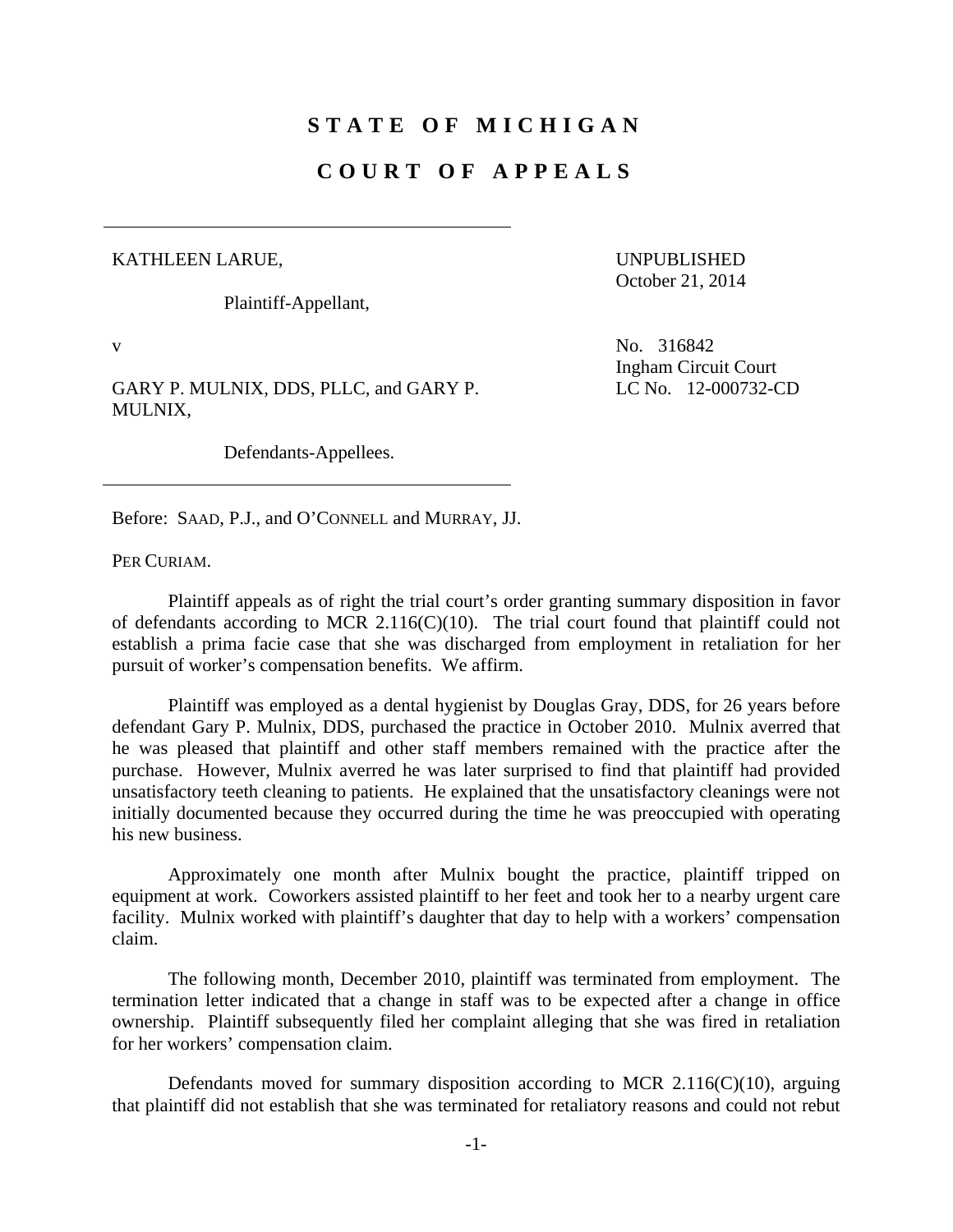that she was fired for poor job performance. Defendants argued that x-rays and affidavits proved plaintiff's work difficulties. Plaintiff argued that there was no evidence that she had poor work performance. She maintained that the alleged work performance issue arose after her medical care became too costly. The trial court granted defendants' motion for summary disposition, finding that plaintiff could not demonstrate a causal link between filing for workers' compensation and her termination from employment. The trial court further found that defendants demonstrated legitimate business reasons for terminating plaintiff's employment.

 A trial court's determination of a motion for summary disposition is reviewed de novo. *Ormsby v Capital Welding, Inc*, 471 Mich 45, 52; 684 NW2d 320 (2004). When reviewing a motion brought under MCR 2.116(C)(10), the court considers the affidavits, depositions, pleadings, admissions, and other evidence submitted by the parties in the light most favorable to the non-moving party. *Rose v Nat'l Auction Group, Inc*, 466 Mich 453, 461; 646 NW2d 455 (2002). Summary disposition is appropriate if there is no genuine issue regarding any material fact and the moving party is entitled to judgment as a matter of law. *Id.*

 Plaintiff argues that the trial court improperly dismissed her lawsuit alleging retaliatory discharge for filing for workers' compensation contrary to the Worker's Disability Compensation Act (WDCA), MCL 418.101 *et seq.* MCL 418.301(13) provides, specifically:

 A person shall not discharge an employee or in any manner discriminate against an employee because the employee filed a complaint or instituted or caused to be instituted a proceeding under this act or because of the exercise by the employee on behalf of himself or herself or others of a right afforded by this act.

The purpose of the WDCA is to " 'promptly deliver benefits to employees injured in the scope of their employment.' " *Cuddington v United Health Servs, Inc*, 298 Mich App 264, 272; 826 NW2d 519 (2012), quoting *Dunbar v Mental Health Dep't*, 197 Mich App 1, 6; 495 NW2d 152 (1992).

 To establish a prima facie case of retaliation under the WDCA, a plaintiff who suffered a work-related injury is required to produce evidence of the following:

 (1) that the employee asserted a right to obtain necessary medical services or actually exercised that right, (2) that the employer knew that the employee engaged in this protected conduct,  $(3)$  that the employer took an employment action adverse to the employee, and (4) that the adverse employment action and the employee's assertion or exercise of a right afforded under MCL 418.315(1) were causally connected. [*Id.* at 275, citing *DeFlaviis v Lord & Taylor, Inc*, 223 Mich App 432, 436; 566 NW2d 661 (1997).]

Plaintiff had the burden to demonstrate "that there was a causal connection" between her filing of a workers' compensation claim and defendants terminating her employment. *Chiles v Machine Shop, Inc*, 238 Mich App 462, 470; 606 NW2d 398 (1999). If a prima facie claim of retaliatory discharge is shown, the burden shifts to the defendant to demonstrate a legitimate,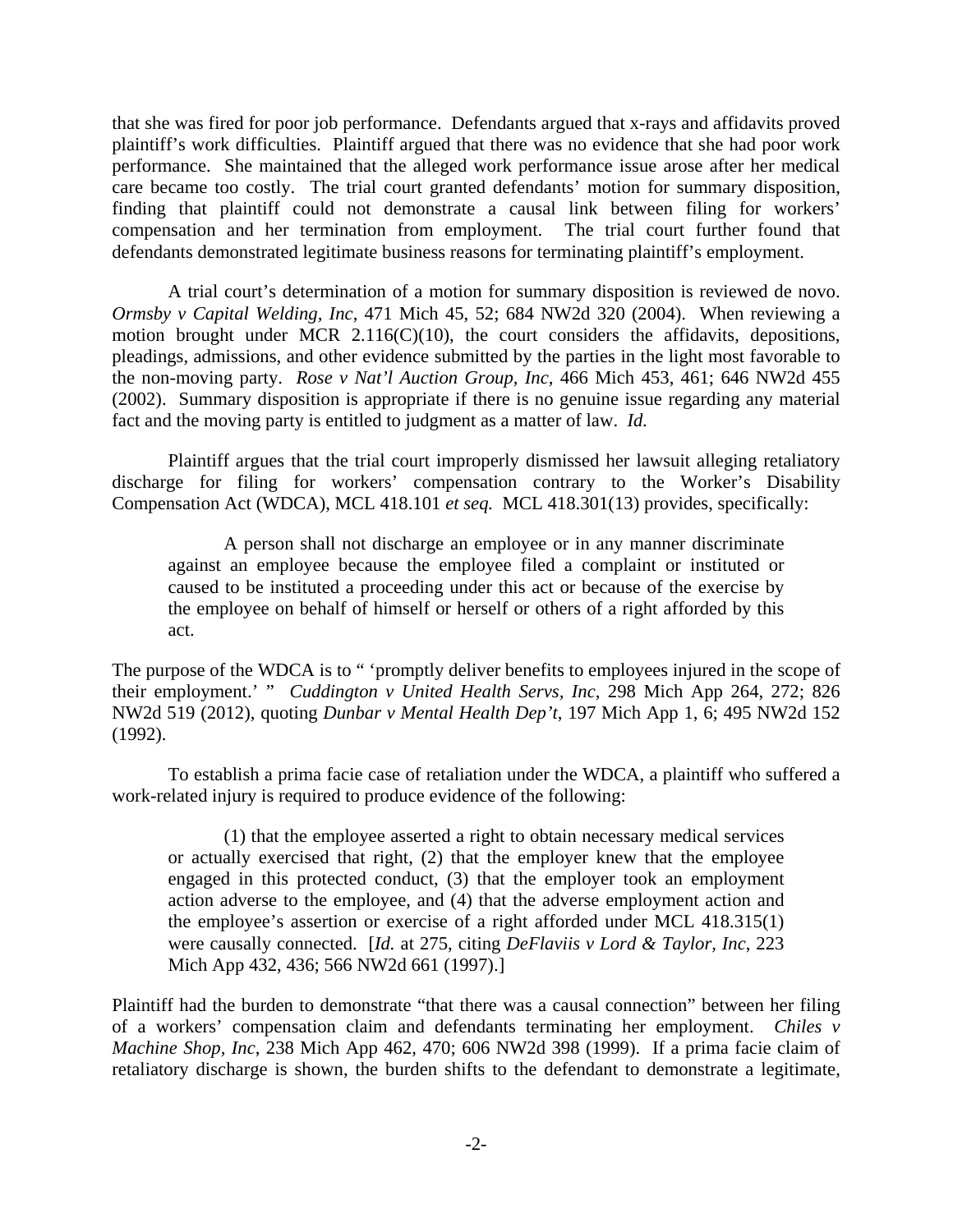nonretaliatory reason for terminating a plaintiff's employment. *Cuddington*, 298 Mich App at 276-277, citing *Hazle v Ford Motor Co*, 464 Mich 456, 464; 628 NW2d 515 (2001).

 The trial court found that plaintiff could not demonstrate a causal link between filing for workers' compensation and her termination from employment. Plaintiff's circumstantial evidence of retaliation includes that she was terminated from employment by a letter dated December 13, 2010, which was soon after her November 17, 2010 injury and subsequent workers' compensation claim. However, a correlation between the time of the protected activity and time of the adverse employment action does not demonstrate a causal relationship. See *Garg v Macomb Co Community Mental Health Servs*, 472 Mich 263, 287; 696 NW2d 646 (2005); see also *West v Gen Motors Corp*, 469 Mich 177, 186; 665 NW2d 468 (2003).

 Additionally, even if plaintiff had established a prima facie claim, the record confirms that defendants met their burden of demonstrating legitimate business reasons for terminating plaintiff's employment. Mulnix stated that plaintiff was terminated for job performance issues. As a dental hygienist, her job responsibilities included cleaning teeth and performing x-rays. Mulnix supervised plaintiff for the 27 days between the time he purchased the practice and plaintiff was injured. Upon inspection after plaintiff cleaned a patient's teeth, he averred, he more than once requested that plaintiff remove the remaining calculus. He asserted that he even rescheduled a cleaning once due to the amount of remaining calculus and informed family members to avoid plaintiff's cleanings. He further averred that he personally reviewed about 10 patient records for patients treated by plaintiff between October 22, 2010, and December 3, 2010, that demonstrated plaintiff's poor job performance, including poor calculus cleaning and failure to timely provide x-rays.

 Jody Jenkins, a hygienist who worked for defendants after plaintiff's injury in November 2010, noticed calculus accumulation that was never treated on a number of plaintiff's patients. Plaintiff argues that the trial court should not have considered Jenkins's affidavit because it was second-hand information, as she never observed plaintiff's work and could not tell whose work was deficient. However, Jenkins's affidavit did not state that plaintiff's work was deficient. Jenkins stated in her affidavit that she brought to defendant Gary Mulnix's attention patients that she was treating that were previously treated by plaintiff who had a significant amount of calculus accumulation that was not previously addressed. Jenkins additionally indicated that she observed x-rays from multiple years for multiple patients previously treated by plaintiff that also demonstrated calculus accumulation.

 Plaintiff also argues that the patient records referred to in Jenkins's affidavit should have been attached to the affidavit. MCR 2.119(B)(2) provides:

 Sworn or certified copies of all papers or parts of papers referred to in an affidavit must be attached to the affidavit unless the papers or copies:

\* \* \*

 (d) are of such nature that attaching them would be unreasonable or impracticable, and this fact and the reasons are stated in the affidavit or the motion.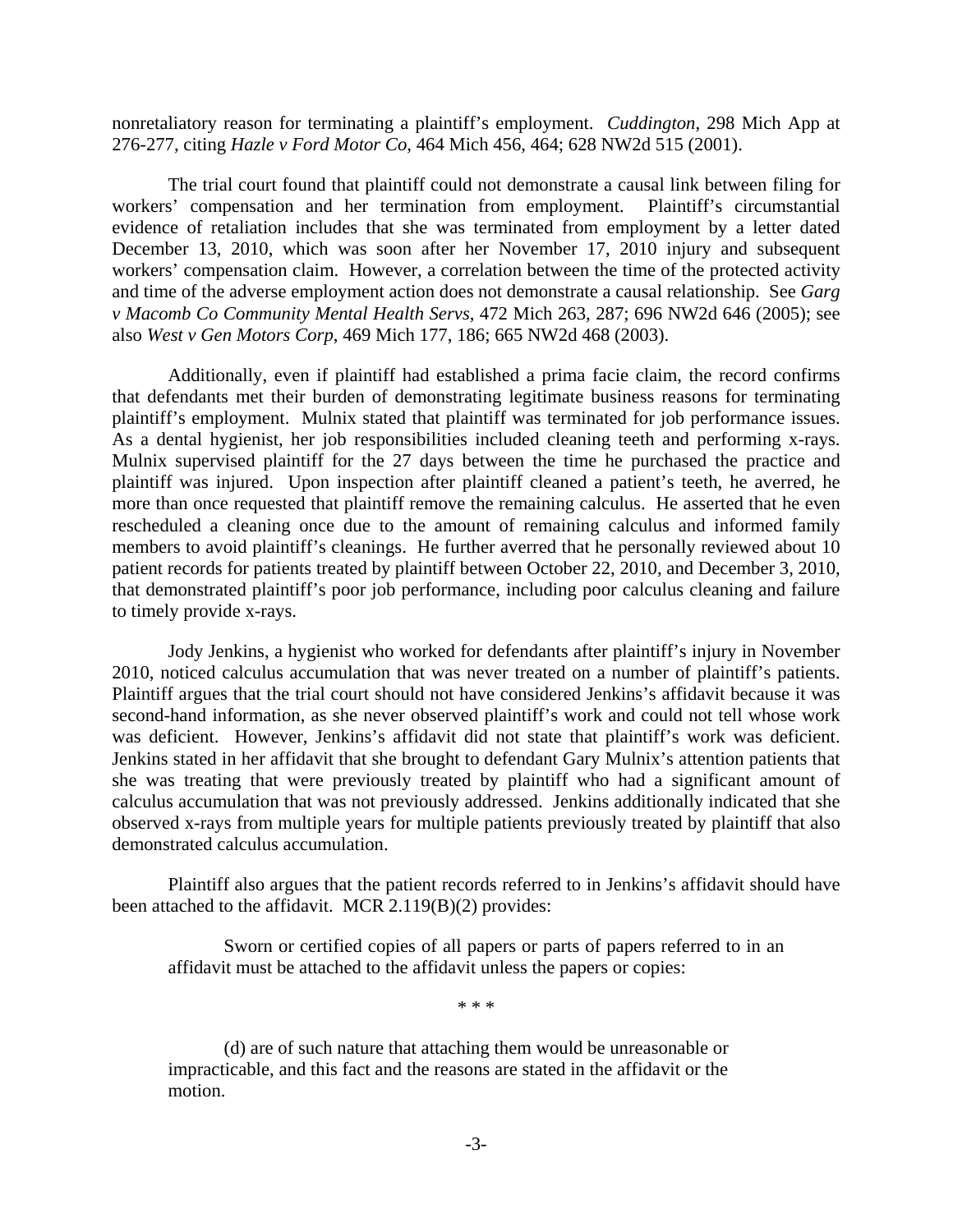Although not specified, attaching confidential medical records to the affidavit may not have been reasonable or practicable, and defendants offered the records provided that plaintiff agree to a protective order. There is no record of a protective order for the dental records being entered.

 In sum, the trial court's determination that defendants established a legitimate business reason for plaintiff's discharge was not in error.

 The trial court also found that plaintiff did not demonstrate that defendants' legitimate business reasons were a pretext. We agree. After a defendant discloses "a legitimate nondiscriminatory reason rebutting a plaintiff's prima facie case of discrimination," the plaintiff must demonstrate an issue of fact regarding whether the defendant's reasons were pretext. *Clark v Uniroyal Corp*, 119 Mich App 820, 825-826; 327 NW2d 372 (1982). A plaintiff must set forth factual allegations which imply that the defendant had a retaliatory reason that was a more likely motivation or factual allegations that demonstrate the defendant's proffered reason was not trustworthy. *Id*. A plaintiff can establish that the reasons for an adverse employment action were pretext by demonstrating "that the reasons (1) had no basis in fact, (2) were not the actual factors motivating the decision, or (3) were insufficient to justify the decision." *Cuddington*, 298 Mich App at 277, citing *Dubey v Stroh Brewery Co*, 185 Mich App 561, 565-566; 462 NW2d 758 (1990).

 Plaintiff argues that she demonstrated pretext by showing that her work was completed in a satisfactory manner. Similarly, plaintiff argues that there was no documentation of her deficient work performance and all her interactions with Mulnix were positive. Plaintiff stated that, after examining patients, he told her that he was happy she stayed because she did a good job and never expressed concerns about her work. Mulnix acknowledged that he was pleased that plaintiff and other staff members remained with the practice after he purchased it. However, he explained that he had not documented any work performance issues because they occurred in the first month of operation and he was preoccupied with operating a new business.

 Again, Mulnix indicated that he more than once requested that plaintiff remove the remaining calculus after inspecting the teeth of plaintiff's patients. Also, he indicated he investigated and discovered more problems with plaintiff's work (including the observations of Jenkins) while she was away from the practice, precluding any confrontation over plaintiff's work. Accordingly, the record does not support plaintiff's allegation that her performance was a pretext for her termination.

 Plaintiff also argues that the trial court improperly made a determination of credibility in granting summary disposition to defendants. Plaintiff contends that the trial court determined that the affidavits of Mulnix and Jenkins were more credible than plaintiff's contradictory affidavit. We disagree. The trial court reviewed the evidence, permissibly made reasonable inferences, and determined that there were no genuine issues of any material fact to warrant a trial.